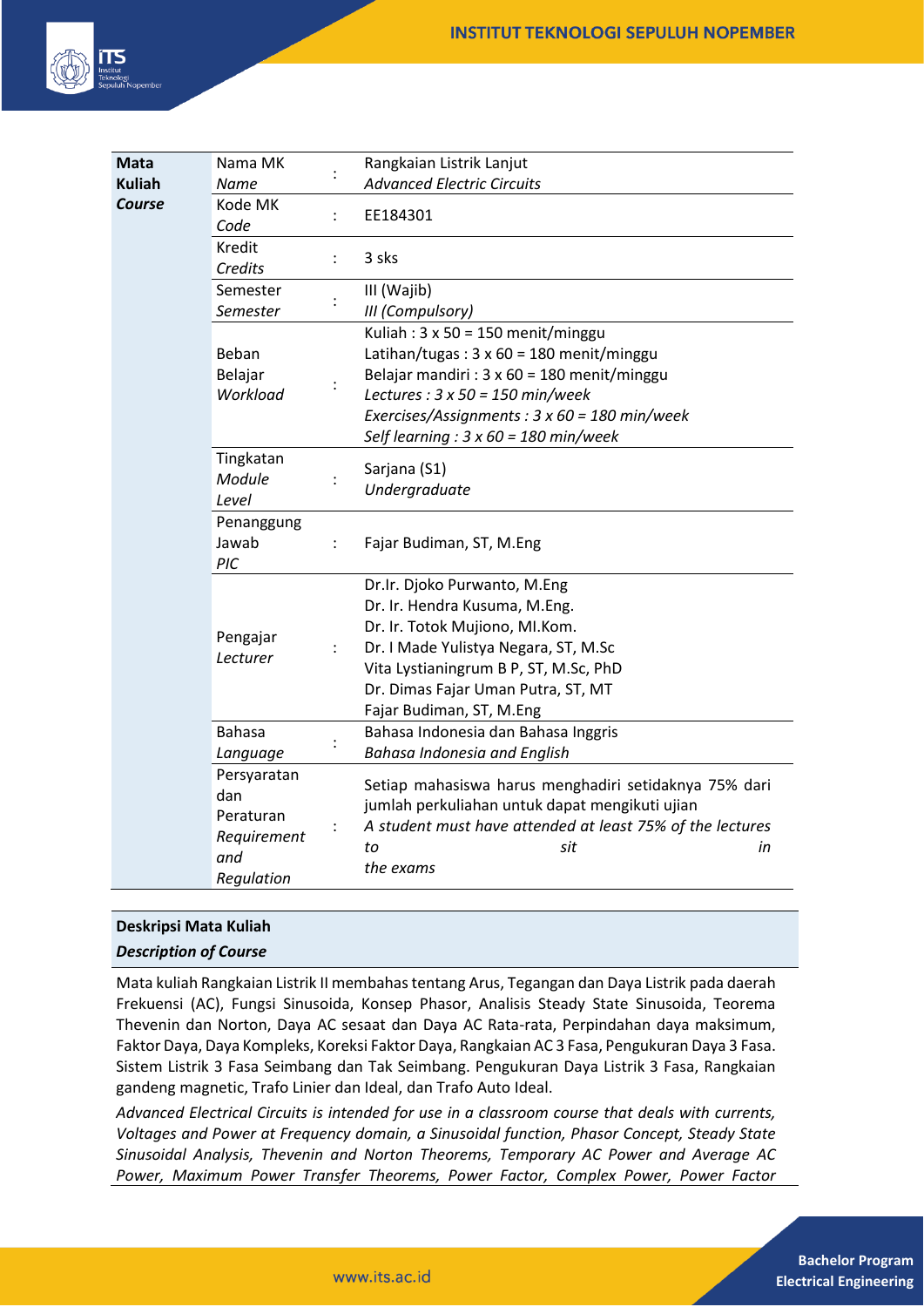

*Correction, 3 phase AC Circuit, 3 Phase Power Measurement. Electrical System 3 Balanced and Unbalanced Phases. 3 phase Phase Power Measurement, magnetic coupling circuit, Linear and Ideal Transformer, as well as Ideal Auto transformer.*

#### **CPL Prodi yang Dibebankan**

#### *Learning Outcomes*

(CPL-01) Mampu menerapkan ilmu pengetahuan alam dan matematika pada bidang teknik elektro

*(PLO-1) Capable to apply knowledge of natural sciences and mathematics to solve electrical engineering problem* 

(CPL-09) Mampu belajar mandiri untuk menumbuhkan kemampuan belajar sepanjang hayat *(PLO-9) Capable to learn independently to foster lifelong learning abilities* 

#### **Capaian Pembelajaran Mata Kuliah**

#### *Course Learning Outcomes*

(CPMK-01) Mahasiswa mampu memahami teori, konsep dan prinsip rekayasa rangkaian listrik, arus, tegangan dan daya listrik AC 1 fasa dengan menggunakan konsep Phasor serta mahasiswa mampu memahami rangkaian 3 fasa, dan rangkaian gandeng magnetik.

*(CLO-01) Students should be able to understand the theory, concepts and principles of electrical circuit engineering, current, voltage and AC power single phase using the Phasor concept. They also should be able to understand 3 phase circuits, as well as magnetic coupling circuits.*

(CPMK-02) Mampu mendeskripsikan penyelesaian permasalahan rekayasa rangkaian listrik pada domain frekuensi dengan analisis phasor pada sistem tenaga listrik, sistem pengaturan, telekomunikasi multimedia, atau elektronika.

*(CLO-02) Students should Able to describe the problem solving of electrical circuit engineering in frequency domain with phasor analysis on electric power system, control system, multimedia telecommunication, or electronics,*

(CPMK-03) Mampu menganalisis dan merancang rangkaian pasif AC pada sistem tenaga listrik, sistem pengaturan, telekomunikasi multimedia, atau elektronika dengan menggunakan konsep phasor.

*(CLO-03) Students should be able to analyze and design passive AC circuits on electric power system, control system, multimedia telecommunication, or electronics by using phasor concepts.*

(CPMK-04) Menunjukkan sikap bertanggungjawab atas pekerjaan di bidang keahlian analisis rangkaian AC secara mandiri khususnya dalam menganalisis dan menyelesaikan permasalahan rangkaian di domain frekuensi.

*(CLO-04) Students should show a responsible attitude towards the work in the field of AC circuit analysis independently especially in analyzing and solving circuit problems in the frequency domain.*

# **Topik/Pokok Bahasan**

## *Main Subjects*

- 1. Fungsi Sinusoida, *Sinusoidal Functions,*
- 2. Konsep Phasor, *Phasor Concepts,*

**Bachelor Program Electrical Engineering**